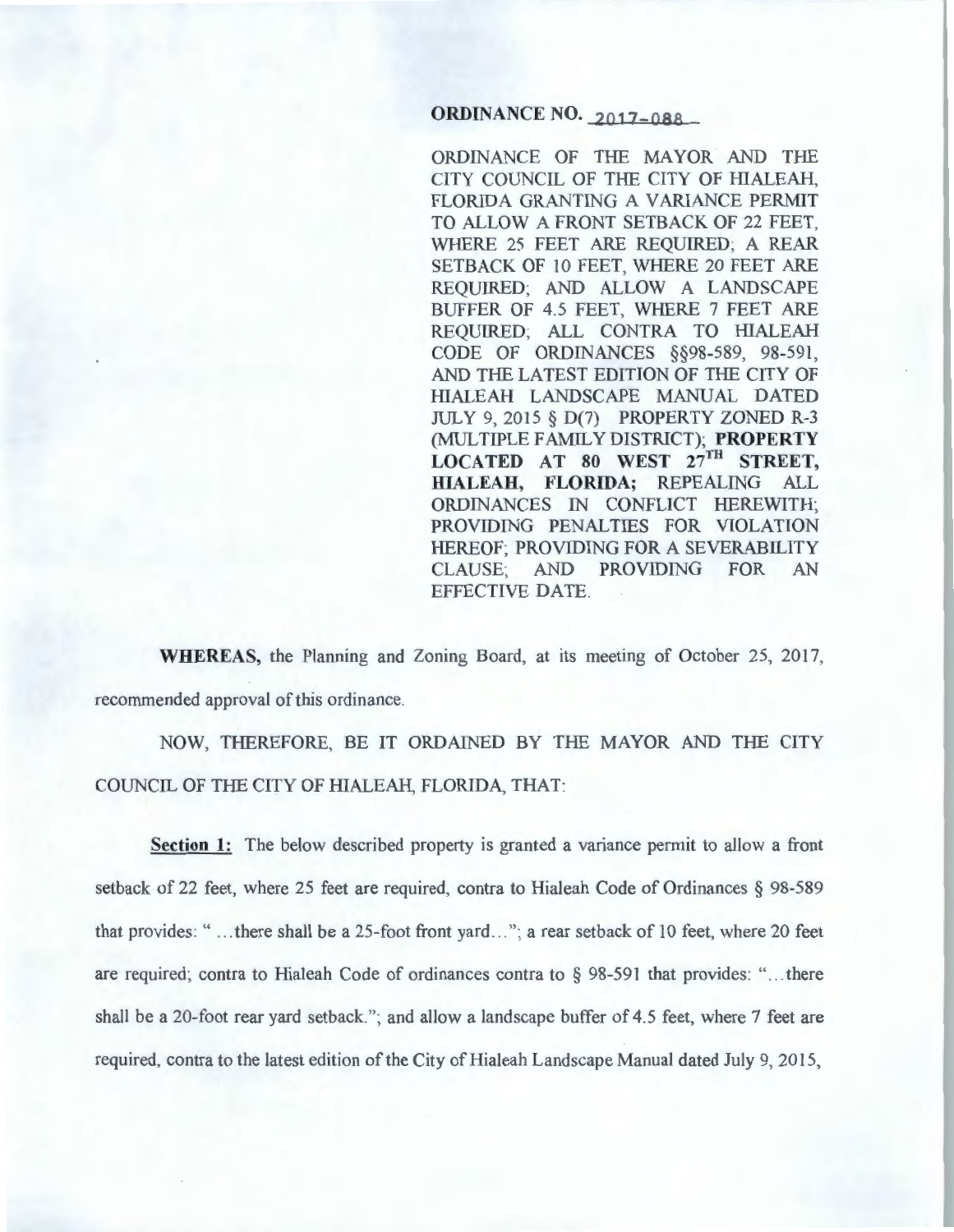

§ D (7) that provides in pertinent part: "Parking lot buffers. All parking lots adjacent to a rightof-way or private street shall be screened by a continuous planting and/or three (3)-foot high wall within a seven (7)-foot landscaped strip...". Property located at 80 WEST  $27^{TH}$  STREET, Hialeah, Florida, and legally described as follows:

> Lots 2 and 3, Block 167, ELEVENTH ADDITION TO TOWN OF HIALEAH, according to the Plat thereof, as recorded in Plat Book 9, page 76, of the public records of Miami-Dade County, Florida.

#### Section 2: Repeal of Ordinances in Conflict.

All ordinances or parts of ordinances in conflict herewith are hereby repealed to the extent of such conflict.

### Section 3: Penalties.

Every person violating any provision of the Code or any ordinance, rule or regulation adopted or issued in pursuance thereof shall be assessed a civil penalty not to exceed \$500.00 within the discretion of the court or administrative tribunal having jurisdiction. Each act of violation and each day upon which any such violation shall occur shall constitute a separate offense. In addition to the penalty prescribed above, the city may pursue other remedies such as abatement of nuisance, injunctive relief, administrative adjudication and revocation of licenses or permits.

#### Section 4: Severability Clause.

If any phrase, clause, sentence, paragraph or section of this ordinance shall be declared invalid or unconstitutional by the judgment or decree of a court of competent jurisdiction, such invalidity or unconstitutionality shall not affect any of the remaining phrases, clauses, sentences, paragraphs or sections of this ordinance.